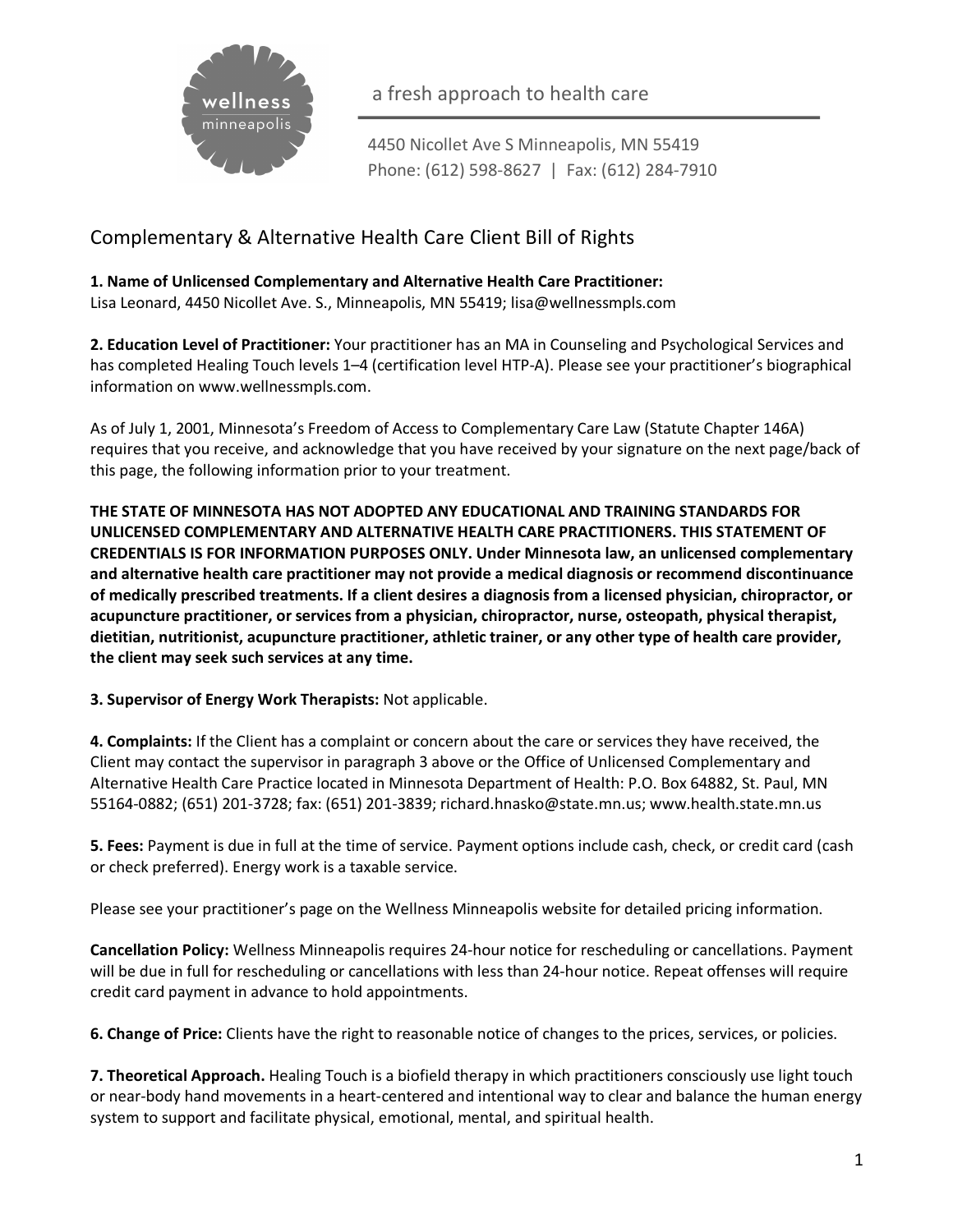**8. Right of Information:** Clients have the right to complete and current information concerning the practitioner's assessment and recommended service that is to be provided, including the expected duration of the service to be provided.

**9. Right to Confidentiality:** Client records are confidential and will not be released, unless authorized by the client in writing or as otherwise provided for by law.

**10. Right to Self Access:** Clients have the right to access to their own records maintained by the Practitioner's office, in accordance with state statute sections 144.291 to 144.298.

**11. Personal Interaction:** Clients have the right to expect courteous treatment, free from verbal, physical, or sexual abuse.

**12. Other Treatment Available:** Other energy-therapy services are available to the Client in this same community. These can be located by asking the Practitioner, asking the person/provider who referred you to this practitioner, or conducting an online search.

**13. Right of Agency:** The Client has the right to choose freely among available practitioners and to change practitioners after services have begun.

**14. Records Transfer:** The Client has the right to coordinated transfer of their records when there will be a change in the provider of services.

**15. Right of Refusal:** The Client may refuse services or treatment, unless otherwise provided by law.

**16. Right of Nonretribution:** The Client has the right to assert any and all of the above-mentioned rights without retaliation from the Practitioner.

I, \_\_\_\_\_\_\_\_\_\_\_\_\_\_\_\_\_\_\_\_\_\_\_\_\_\_\_\_\_\_\_\_\_\_\_\_\_\_\_\_\_\_\_\_, acknowledge by my signature that I have received and understand the Complementary and Alternative Health Care Client Bill of Rights.

Signature \_\_\_\_\_\_\_\_\_\_\_\_\_\_\_\_\_\_\_\_\_\_\_\_\_\_\_\_\_\_\_\_\_\_\_\_\_\_\_\_\_\_\_\_\_\_\_\_\_ Date \_\_\_\_\_\_\_\_\_\_\_\_\_\_\_\_\_\_\_\_\_\_\_\_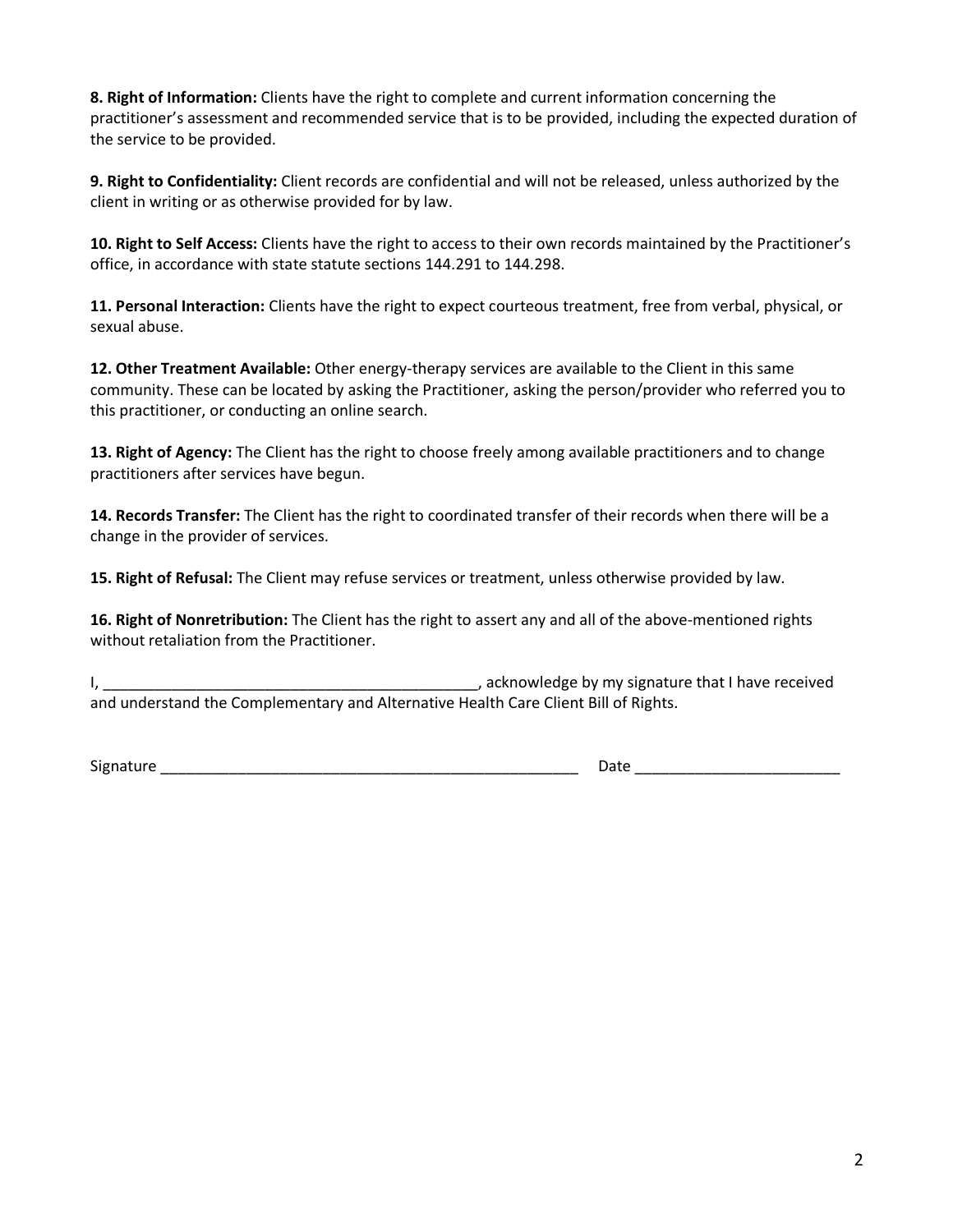Thank you for taking the time to fill out this health history questionnaire. The information provided allows your practitioner to create the most effective and appropriate treatment possible. You may skip any questions you do not feel comfortable answering. All information you share is confidential.

## GENERAL INFORMATION:

| Name                                                                                                              |                                                              | Date                                                               |  |
|-------------------------------------------------------------------------------------------------------------------|--------------------------------------------------------------|--------------------------------------------------------------------|--|
| Address                                                                                                           |                                                              | Phone                                                              |  |
| Email                                                                                                             |                                                              |                                                                    |  |
| Emergency contact                                                                                                 | Relationship to you                                          | Phone                                                              |  |
| Date of birth                                                                                                     | Preferred gender pronouns (she/her, he/him, they/theirs, ___ |                                                                    |  |
| Education/Occupation                                                                                              |                                                              |                                                                    |  |
| Living situation (partner/family/animal companions/solo; is home supportive? stressful? Social/personal support?) |                                                              |                                                                    |  |
| Military service (branch and years)                                                                               |                                                              |                                                                    |  |
| <b>HEALTH HISTORY and GOALS</b>                                                                                   |                                                              |                                                                    |  |
| Have you received energy therapy before?                                                                          |                                                              | If so, what modality (Healing Touch, Reiki, pranic healing, etc.)? |  |
| Current overall health condition                                                                                  | Health concerns (describe further on next page)              |                                                                    |  |
| Current nutritional status                                                                                        | Nutritional concerns (describe further on next page)         |                                                                    |  |
| Last physical exam date                                                                                           |                                                              |                                                                    |  |
| Current active healthcare professionals (physicians, chiropractors, nutritionists, bodyworkers, etc.)             |                                                              |                                                                    |  |
| Medical/health conditions (diagnoses and dates)                                                                   |                                                              |                                                                    |  |
| Hospitalizations/surgeries                                                                                        |                                                              |                                                                    |  |
| Accidents/falls/physical injuries                                                                                 |                                                              |                                                                    |  |
| Sleep quality/sleep-aid usage/average hours of sleep per night                                                    |                                                              |                                                                    |  |